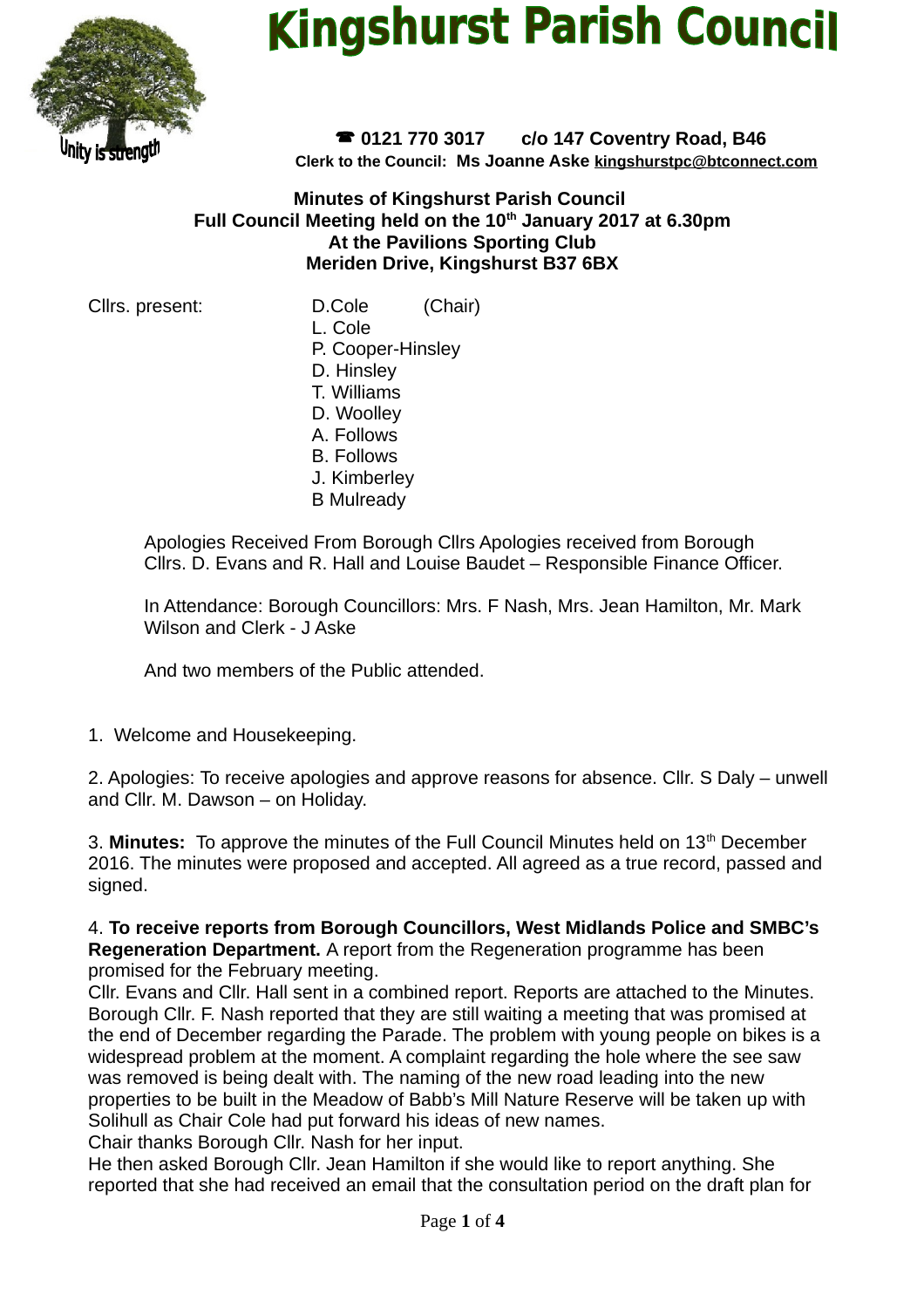the Kingshurst Parade has been extended for public responses. She also reported three further consultations have been organised by SMBC but not in our areas. An email by Mark Wilson to Nick Page explaining the short notice of consultations was very poor. Chair mentioned here that the Parade fall under the Smith Wood Ward and thanked the two representatives for attending the meeting. Chair wanted it minuted that he doesn't trust Solihull Council.

B Cllr. Nash said here that she thought that SMBC was going to be in constant contact with the Parish Council regarding the regeneration. But sadly this has not happened.

#### 5. **Finance: To receive and approve reports from KPC Finance Committee and make decisions as appropriate.**

5.1 Report from the RFO Louise Baudet: The RFO had send in a report which Cllr. A Follows read out. Attached to these minutes.

A decision to go forward with pursuing an outstanding payment was passed as a CCJ had been granted to the KPC. Cllr. John Kimberley abstained from this vote as he did not agree that the KPC should pursue the outstanding amount after the death of the person in question.

5.2 **To agree and pass payments for December 2016.** Approval Cheques of £2831.21 All agreed.

**5.3 To consider any other items for payment.** Nothing added.

**5.4 Update on Invoice from former RFO.** The KPC is waiting for a response regarding the payments taken from the bank account. The Council agreed that they will take Arden Associates through the small claims department if the majority of the money is not returned shortly.

**5.5 To Agree to choice an Internal Auditor:** it was agreed to engage Louise Best**.** The RFO has emailed her and is awaiting a response.

**5.6 Precept for 2017/2018.** In the report provided by the RFO it referred to some additions that the Council may want to look into. It was decided to discuss the final precept figure at the end of the meeting.

**5.7 To consider the purchase of assistive technology to assist Councillor Daly to read council documents as part of her duty as a Parish Councillor.** Cllr. Daly was absent from the meeting so this item will be deferred.

Chair thanked Cllr. Alvin.

### 6. **Events: To receive and approve reports from KPC Events Committee and make decisions as appropriate.**

6.1 Update on Christmas tree Festival. Cllr. T. Williams. Thanks were given to the members of the Council including the Clerk that helped to make the Christmas Tree Festival a success. There will be another Christmas Tree Festival for 2018 as St. Barnabas is celebrating their 60<sup>th</sup> Anniversary in 2017.

### **7. Allotments: To receive and approve reports from KPC Allotments Committee and make decisions as appropriate.**

7.1 Guest Representatives from Gro-Organic. Unfortunately the representative for Gro Organic was unable to make the meeting. Mr. Mark Frampton was asked if he wanted to speak. He had nothing to report.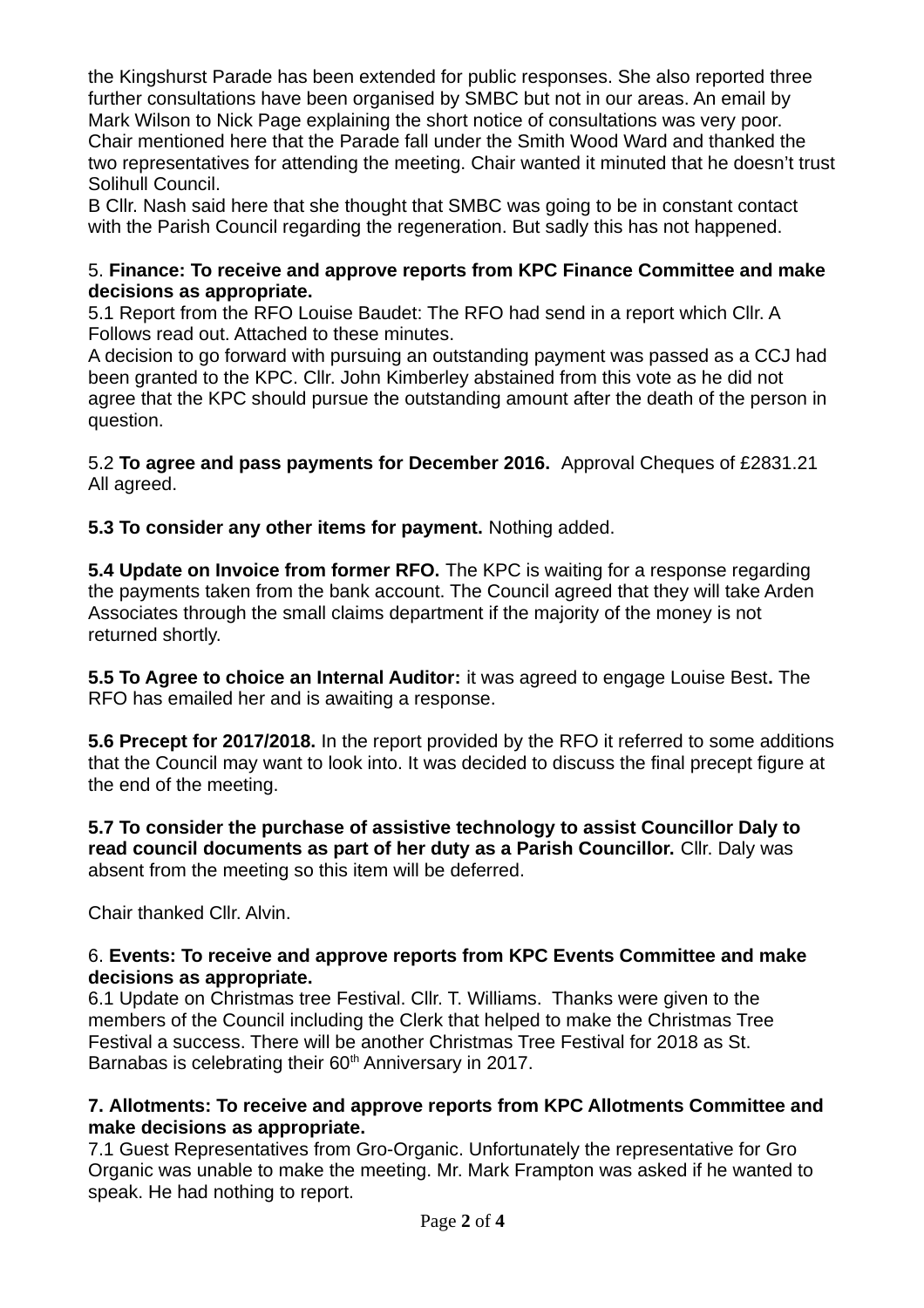Cllr. Mulready asked the Clerk regarding the non renewal of tenants contracts. There will be one non-renewal. The plot holder will be given a termination notice and asked to return the key. It was clear on the inspection that the allotment was not attended and the Clerks communications were not answered.

**8**. **Pavilions:** To receive and approve any reports regarding the Pavilions Sporting Club and make decisions as appropriate.

8.1 **Update on current situation regarding the Pavilions Sporting Club**. Cllr. John Kimberley stated that a meeting with the legal advisor prior to the full Council would be sensible to act on and a motion was passed to approve the report and to go ahead with the Solicitors advice and suggestion. All agreed. Clerk would action.

8.2 To Approve correspondence from Fleurets Estate agents re Sale of the Lease. Nothing received

**9.** M.E.B Lease. To agree and pass the legalities of increasing the Lease time and rent charges for the use of the land at the Pavilions. An email had been received from Andrew Belch representing Western Power Distribution stating he will put a formal approval procedure in place with his superiors.

### **10. To receive reports from members representing KPC on outside bodies**

**10.1** Birmingham Airport Consultative Committee: Cllr. Dawson reported that no meeting is scheduled at the moment. The next meeting will be February  $15<sup>th</sup>$  at 1.30am. If Cllr. Dawson cannot make the meeting Chair Cole said he will attend.

**10.2** WALC/SAC. Cllr. Hinsley reported confirmation of the 12<sup>th</sup> January will take place at the Pavilions.

**10.3** School Governors Reports. Cllr. A. Follows - Yorkswood Primary nothing to report. Chair Cole stated that the Kingshurst School will have two further classrooms should be completed in the summer of 2017. He also reported that the Nursery School Caterpillars may have already moved location to the school.

**10.4** North Solihull Partnership Forum: Nothing furthermore to add here.

**10.5** Regen: Cllr. Hinsley had nothing to report but it is hoped that David Mackins will attend the February meeting.

### **11. Progress reports for information/action and make decisions as appropriate:**

**11.1** Publication scheme and website. Cllr. David Hinsley after investigation with BT we will get our first website free. The drawback is changing the name from 'pc' to 'parish council'. He is looking into this.

**11.2** Rubbish not collected for three weeks from Premises of Doctors Surgery. Cllr Woolley reported there has been no further problems.

#### **12. Planning: To consider and comment on any planning applications received:**  Nothing had been received.

#### **13. Planning: To consider, comment and take action if appropriate on any planning that is being proposed for the future:**

13.1 Local Development Plan: Road names are been discussed presently and Chair has given possible names such as Swan View and Water Vole Way in place of the Council suggested of Tars Road.

13.2 Mountfort Public House Site: Nothing discussed here.

13.3 Schedule of Call for sites submissions. Nothing discussed here.